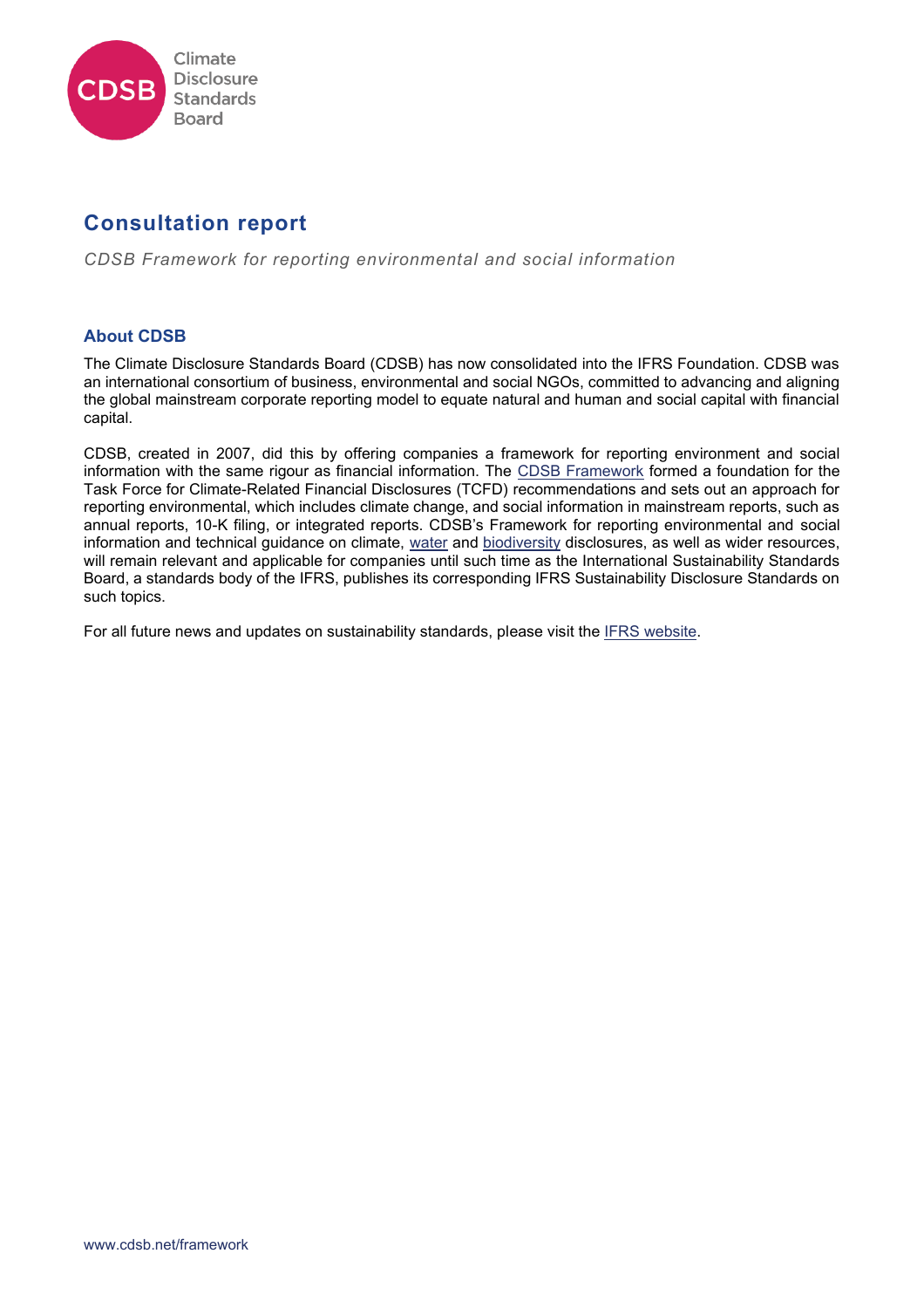# **Introduction**

This report summarises the feedback that was received during the three-month consultation period of the Consultation Draft of the CDSB Framework for reporting environmental and social information (Consultation Draft)<sup>1</sup> and accompanying Basis for Conclusions.<sup>2</sup> The report further offers a summary of the subsequent revisions made in response to this feedback in drafting the updated and final version of the CDSB Framework.<sup>3</sup>

#### **Background**

The first edition of the CDSB Framework was released in 2010 and focused on reporting climate-related information in the mainstream report. Understanding that climate issues cannot be separated from wider environmental issues, such as biodiversity and water, the scope of CDSB's work was expanded and an updated version of the CDSB Framework was released in 2015 following two consultations for reporting climate change and environmental information. In a similar manner, the interconnection of environmental, which includes climate[, water](https://www.cdsb.net/water) and [biodiversity,](https://www.cdsb.net/biodiversity) and social information for ensuring comprehensive and decision-useful reporting has become ever more apparent to CDSB in recent years. What's more, the importance of social issues for companies, investors and regulators continues to rise, with increasing expectation that companies will disclose material information on related governance, strategies and targets, risks and opportunities, and impacts. As such, the CDSB Board in 2021 approved the Secretariat to work to expand the scope of CDSB's work and reporting framework, and following CDSB's due process (detailed below), endorsed the CDSB Framework to include social in January 2022.

#### **Purpose**

The expanded CDSB Framework is designed to help organisations prepare and present environmental and social information in mainstream reports for the benefit of investors. Information prepared in accordance with the CDSB Framework is designed to allow investors to assess the relationship between environmental and social information and an organisation's strategy, performance, and prospects. Through the provision of robust information, CDSB hopes to encourage analysis and decision-making by investors that recognises the dependence of economic and financial stability on sustainable and healthy societies and environments

#### **Project and timeline**

Following approval from the CDSB Board to explore the inclusion of social issues into the CDSB Framework, the CDSB Secretariat spent the first half of 2021 conducting a review of reporting literature and research, the existing standards and frameworks, and key national and international regulation and guidance, and further engaging with stakeholders and experts in social reporting. The findings of this work were summarised in CDSB's position paper<sup>4</sup> and presented to CDSB's Technical Working Group (TWG) alongside suggested next steps. Following the findings and direction set out in the paper, the CDSB Secretariat set out to expand the scope of the CDSB Framework to cover both environmental and social information. An initial draft was prepared and circulated for comment with the TWG and several additional external experts, with amendments made accordingly. The Consultation Draft was released in October 2021 for three months of public comment.

https://www.cdsb.net/sites/default/files/basis\_for\_conclusions\_cdsb\_consultation\_draft\_2021.pdf

 $1$  CDSB (2021) CDSB Framework for reporting environmental and social information – Consultation Draft. [PDF]. Available from: https://www.cdsb.net/sites/default/files/cdsb\_framework\_consultation\_document\_.pdf <sup>2</sup> CDSB (2021) Basis for conclusions. [PDF]. Available from:

<sup>&</sup>lt;sup>3</sup> CDSB (2022) CDSB Framework for reporting environmental and social information. [Online]. Available from: www.cdsb.net/framework

<sup>4</sup> CDSB (2021) Corporate reporting on social matters. [PDF]. Available from:

https://www.cdsb.net/sites/default/files/25279\_cdsb\_corporate-reporting-on-social-matters\_final\_0.pdf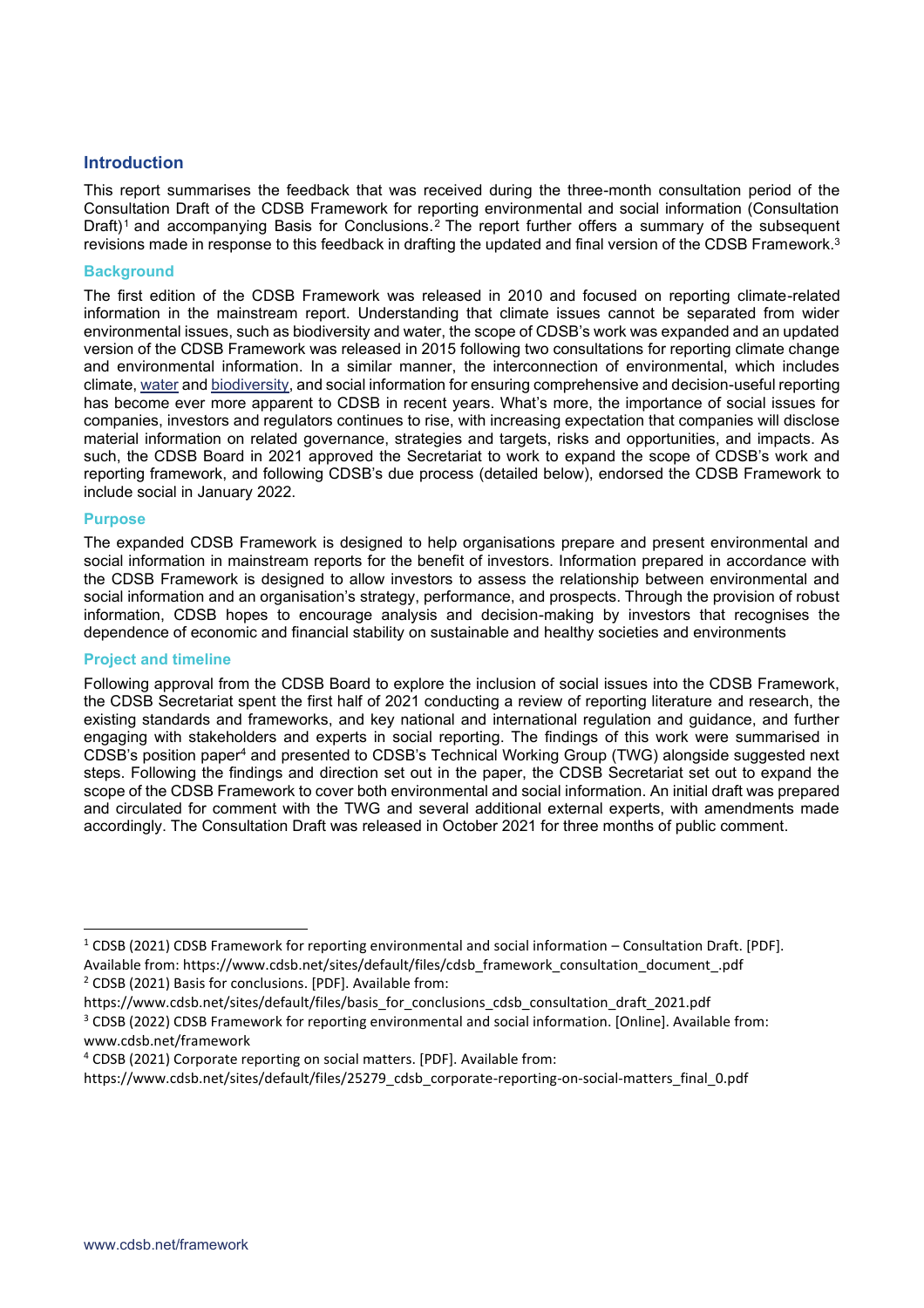# **The consultation**

## **Method**

The Consultation Draft and accompanying Basis for Conclusions were released as PDF documents on the CDSB website in October 2021. The webpage that was previously used to explain CDSB's work on social issues and host the position paper was amended for the purposes of the consultation. Alongside hosting the Consultation Draft and Basis for Conclusions, the webpage provided background to the consultation, explained how to respond and listed the consultation questions. The webpage also provided links to CDSB's existing reporting framework for environmental information and the position paper on social reporting.

The Consultation Draft similarly provided such background to the process and ambition of CDSB's work and guided respondents on how to respond (i.e., by submitting completed form via email) and by when. The Consultation Draft document was designed such that respondents could provide their answers for each consultation question within the PDF itself as well as provide key details and respondent's agreement with CDSB's privacy policy and for the response to be subsequently published. It was noted that respondents may provide their responses anonymously or opt out of having their responses published online.

## **Due process**

The CDSB Board and TWG established CDSB's due process, which particularly relates to how revisions to the CDSB Framework are managed. The CDSB Secretariat have followed this process to expand the scope of the CDSB Framework to cover social as well as environmental information. Of note is the three-month period for public consultation and the requirement to publish all responses, unless otherwise noted by the respondent, within one month of the consultation close.

To note, following the consultation and subsequent actions to further update the CDSB Framework, two-thirds of the CDSB Technical Working Group present need to vote in approval of the updated framework, with it then to the CDSB Board for final approval before the updated CDSB Framework may be published.

## **Outreach and responses**

The consultation was promoted through social media by the CDSB Secretariat and the numerous events and engagements that various members of the CDSB Secretariat participated in, both in the weeks prior to its release and through the consultation period. A specific event to promote the consultation was held in early December with contributions from representatives of Shift, the World Business Council for Sustainable Development (WBCSD) and PRI.<sup>5</sup> The event received 128 registrants and has further been watched, at the time of time of publication, over 650 times on LinkedIn and over 180 times on YouTube.

The consultation received ten full responses as well as two further pieces of less formal feedback. While the quality of responses received was well appreciated, the overall number and diversity in terms of geography and sector does limit the generality of the conclusions that can be made from the responses.

The fact that the consultation period straddled the holiday season for many certainly limited market engagement. It should also be noted that the consultation period was a particularly busy period for the CDSB Secretariat, with many CDSB publications and important ongoing work as part of the IFRS Foundation's Technical Readiness Working Group.<sup>6</sup> In addition, from discussions through the consultation period, there was some confusion in the market around the consultation following the announcement in November 2021 of the establishment of International Sustainability Standards Board and for CDSB to become part of this body.

<sup>5</sup> See: https://www.youtube.com/watch?v=rud9j3vGeAA

<sup>6</sup> See: https://www.ifrs.org/groups/technical-readiness-working-group/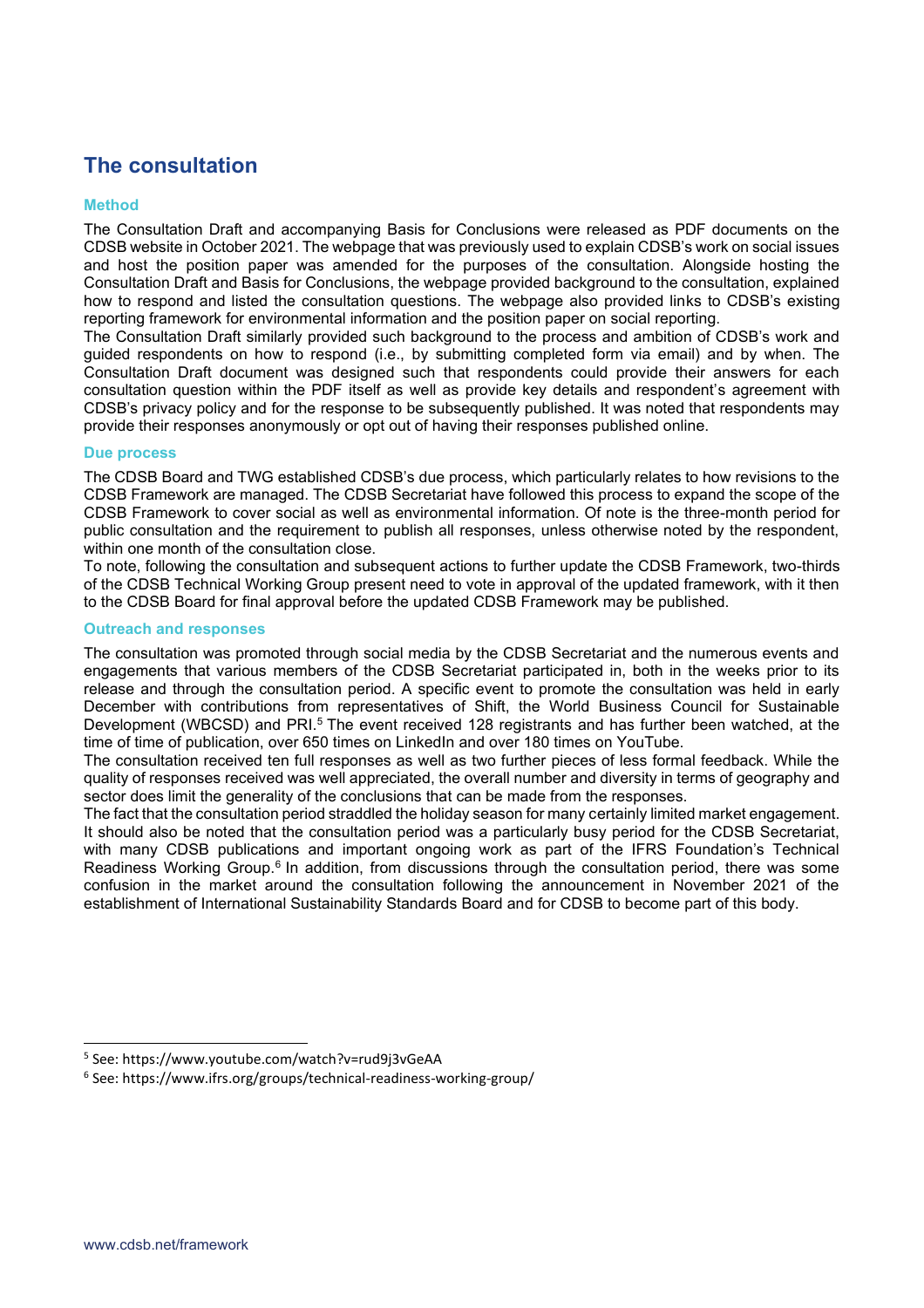#### **Results**

The following summary of the consultation feedback does not cover each issue raised by the various respondents, but instead collates and draws out themes in the feedback received and, where provided, presents suggested amendments. This summary will not identify individual respondents, though individual responses are mostly available through the CDSB website.

#### **Expansion to social**

There was unanimous support from the respondents for the expansion of the CDSB Framework to cover social as well as environmental issues. Many of the respondents also shared concerns raised by CDSB with regards the present comprehensiveness and quality of social reporting that motivated the framework update. Some of the respondents, while supportive of CDSB's ambitions, did note that the support was in part predicated on CDSB expanding the scope of its audience to include stakeholders as well as investors and adopt a more impact-oriented definition of materiality (see below).

#### **Materiality and audience**

A number of respondents to the consultation felt that the corporate reporting of social information would be better served by a definition of materiality that is more focused on impact instead of investor-focused materiality, which has been used by the CDSB Framework since 2010. It was further suggested that CDSB should align with the approach of the European Union and move towards a double materiality for corporate reporting of social and environmental information. In hand with these suggestions on materiality, it was also proposed by some respondents that the audience of information prepared using the CDSB Framework should be broadened from primarily investors to all stakeholders. This was felt appropriate as it was likely that companies would be reporting on the impacts and risks and opportunities associated with these stakeholders.

There were respondents, though, who noted their support for CDSB's existing approach focused on the reporting of material environmental and social information via the mainstream report to investors.

#### **Definitions and scope**

For the most part, the definition of 'social impacts' proposed in the Consultation Draft was broadly agreed with by the respondents to the consultation. An alternative definition for impact ('A change in an aspect of people's well-being or the condition of the natural environmental caused by an organisation') that was drawn from the collaborative work of the Impact Management Platform was proposed by several respondents.<sup>7</sup> Alternatively, it was suggested by one respondent for the definition, and the framework text more generally, to be in closer alignment with international standards on human rights, such as those issued by the UN or International Labour Organization (ILO). 8 9

In connection to the definition of 'social impacts', another respondent suggested that it would be useful for a definition of 'workforce' to also be included and provided suggested text. In relation to the definition of social issues, a few respondents further felt that it would be useful to report preparers if the CDSB Framework set out the explicit scope of social issues to be considered by companies in the preparation of its disclosures. Further, there was confusion amongst respondents regarding the difference between environmental and social impacts when it came to defining relevant information, with it felt that the use of 'connected' for social over 'contributed' for environmental was unclear.

#### **Connectivity of environmental and social information**

The additions made to the CDSB Framework's principles and reporting requirements to assist companies in reporting social and environmental information in a connected manner were generally supported by the respondents of the consultation. Building on CDSB's ambition to connect this information with financial

<sup>7</sup> See: https://impactmanagementplatform.org/terms-and-concepts/

<sup>8</sup> United Nations (1948) Universal Declaration of Human Rights. [Online]. Available from:

https://www.un.org/en/about-us/universal-declaration-of-human-rights

<sup>9</sup> International Labour Organization (2022) International Labour Standards. [Online]. Available from:

[https://www.ilo.org/global/standards/](https://www.ilo.org/global/standards/lang--en/index.htm)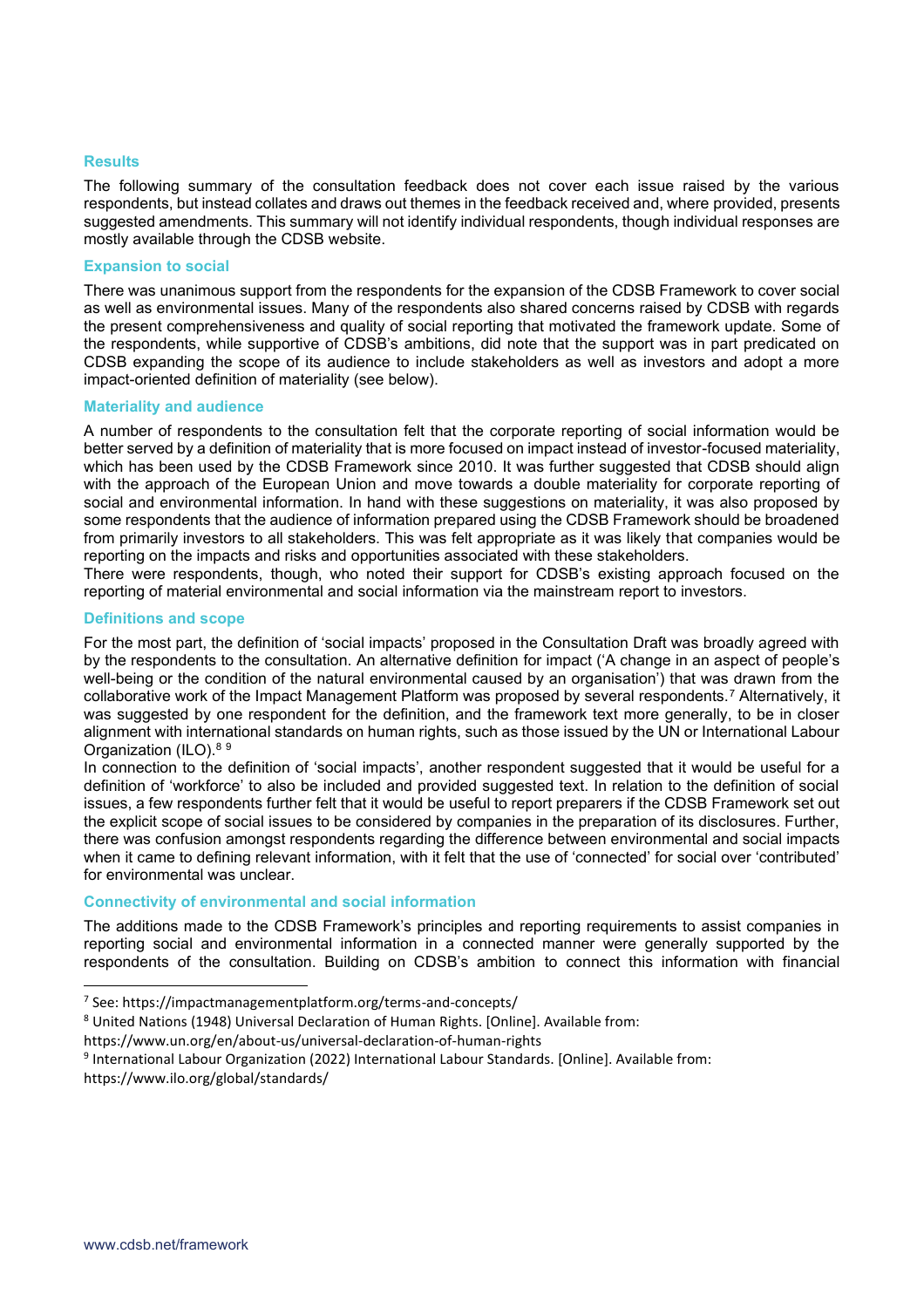disclosures, it was suggested by two of the respondents that valuation should be further and more comprehensively incorporated within the CDSB Framework, including as an additional eight principle.

#### **Income inequality and living wage**

Nearly all consultation respondents agreed with CDSB's position that income inequality was a material risk for nearly all companies. Fewer but still a majority of respondents also agreed with the inclusion of the provision of living wages as a report requirement for all companies reporting in line with the CDSB Framework. As well as those respondents who thought that the CDSB Framework should adopt a wholly principles-based approach and not be prescribing metrics, there were also several concerns from respondents, detailed below.

Firstly, some respondents thought that the provision of living wages as a standalone metric would not provide high-quality and decision-useful reporting, suggesting that without other social inequality metrics and associated information that the measure would not provide much understanding of a company's social impacts or risks. In hand with these comments relating to limits of the provision of living wages as a narrow understanding of inequalities, some respondents felt that the CDSB Framework should broaden its definition beyond income inequalities to take account of gender and racial inequality, for instance. Further, it was suggested that CDSB should provide further guidance on disaggregating disclosures of social impacts and metrics (e.g. by gender, ethnicity, etc.) to more fully reflect these different aspects of inequality.

There was also concern that providing a single metric in the CDSB Framework for social issues might result in "tick-box" reporting from companies, creating a ceiling to reporting rather than a baseline, so also potentially limiting the usefulness of reporting on both income inequality and wider social impacts and risks. There were suggestions in response to this issues that CDSB requires reporting on a broad suite of social metrics that includes measures on the provision of living wages.

In addition, there was also some respondents who felt that the scope of the living wage requirement in the Consultation Draft was too limited. These respondents suggested that the CDSB Framework require organisations to report on the provision of living wages through the value chain and not just for an organisation's workforce.

#### **SDGs**

It was suggested by several respondents that to build on the Consultation Draft, the CDSB Framework should better align with or incorporate the UN's Sustainable Development Goals (SDGs). One respondent suggested that the definitions of relevance and materiality in Principle 1 of the CDSB Framework should be set around the SDGs, while another suggested that greater emphasis should be placed on companies reporting their positive contributions to the goals.

#### **Complexity**

One respondent felt that the Consultation Draft was in areas too complex and raised concerns about companies' abilities to be able to fully meet the requirements. Of particular note was the potential for confusion around the separation between requirement and guidance for the CDSB Framework's reporting requirements. In addition, respondents highlighted various areas for potential confusion in different areas of the Consultation Draft, which should be amended to ensure clarity for report preparers.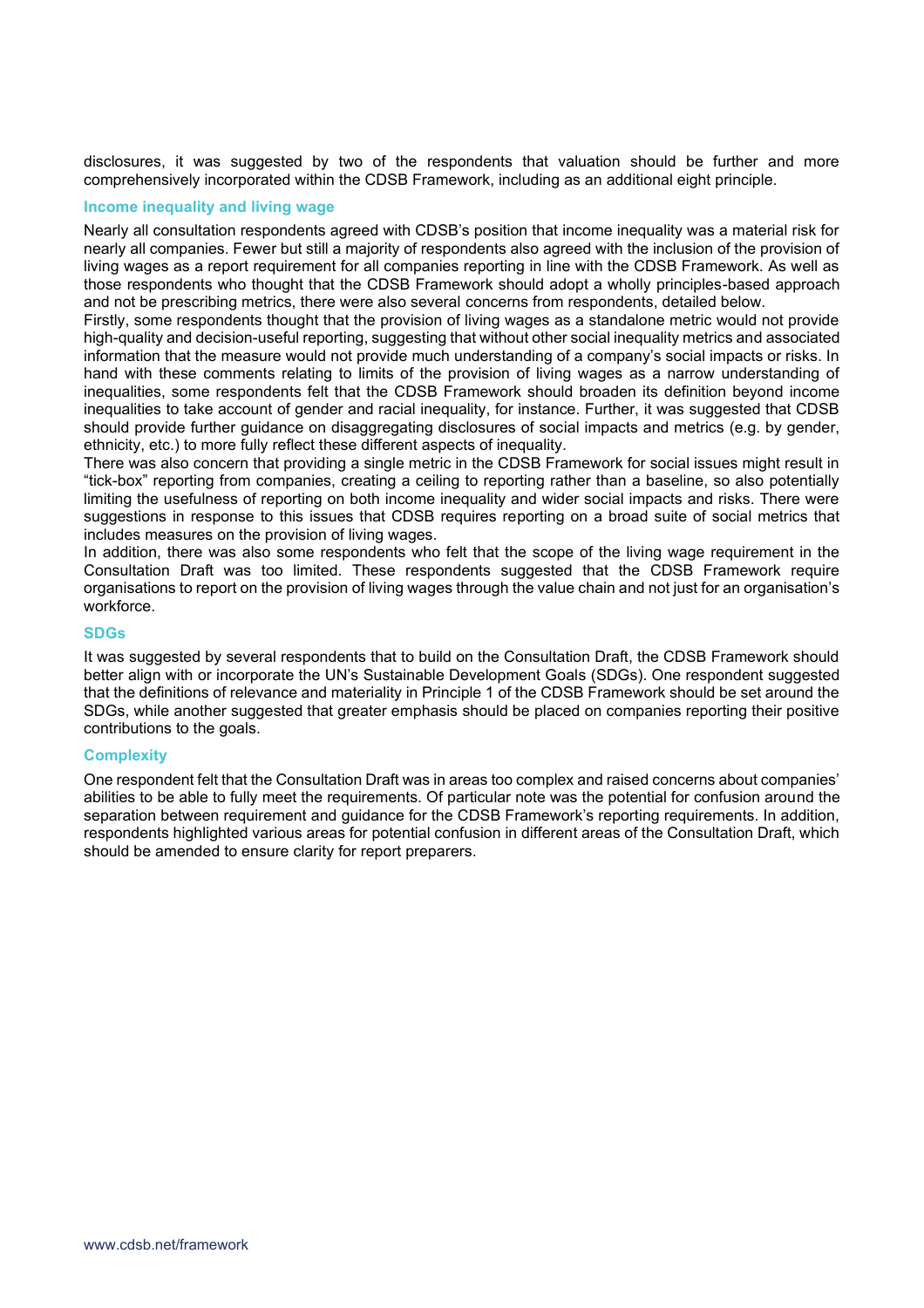# **Actions**

The following section summarises the actions taken in updated the CDSB Framework following the consultation and subsequent deliberation by the CDSB Secretariat and TWG, with reasoning offered for these amendments. The amendments and final text of the CDSB Framework for reporting environmental and social information was approved by both the TWG and the CDSB Board. Explanation is also offered for actions not taken in response to issues raised in the consultation.

#### **Materiality and audience**

The materiality approach and investor-focus of the CDSB Framework remains unchanged despite suggestion of adopting broader definitions of materiality and audience during the consultation. Such an expanded approach to environmental and social reporting was deemed not to best serve CDSB's mission and nor was it thought responsive to the current deficit of guidance for companies wishing to reporting social information via their mainstream report. There are already well-established standards for reporting social information from an impactmateriality perspective to a multi-stakeholder audience. Instead, CDSB offers the market a framework for reporting environmental and social information in the mainstream report that aligns with the IFRS Foundation and the TCFD. Maintaining such an approach to materiality and audience of reported information further means that the CDSB Framework can be used by companies in preparation for and in-lieu of the issuance standards from the IFRS Foundation's International Sustainability Standards Board.<sup>10</sup>

#### **Definitions**

While appreciated that the alternative definition offered by respondents to the consultation built collective efforts and sought to bring together social and environmental impacts, it was thought that the definition of 'social impacts' included in the Consultation Draft was more exact and practical for report preparers, providing them with a clearer scoping, and was therefore deemed preferable. However, the connection between the definition of 'social impacts' and 'human rights' with the international standards of bodies such the UN and ILO were strengthened by amendment, as suggested during the consultation. In addition, a definition of 'workforce' based on the suggestion of another respondent was included in the updated CDSB Framework to ensure clarity for report preparers and users. Moreover, the noted confusion around 'connected'/'contributed' for the definition of relevant information was responded to by using 'connected' for both environmental and social risks with reference to the OECD Guidelines for Multinational Enterprises, from which this language is drawn.<sup>11</sup>

#### **Inequality and living wage**

The inclusion of the requirement for all companies following the CDSB Framework to report on the provision of living wages was the most debated update made in the Consultation Draft, as shown in the previous section summarising the responses. The requirement was also the most contentious topic of the TWG's deliberations of the feedback. While supported by some members of the TWG, particularly as a means of spurring development in mainstream social reporting, the living wage requirement was thought by the majority of members to be a limited and incomplete metric for the purposes that it was hoped to serve. This was of particular concern given that practices around reporting on social metrics are still very much developing. In addition, there was concern shared by consultation respondents, the CDSB Secretariat and the TWG that the requirement would act as a ceiling for reporting social measures and so potentially limit the quality and usefulness of disclosures. As such, it was decided that the requirement for all companies to report on the provision of living wages to be omitted from Principle 1 and REQ-04 ofthe updated CDSB Framework.

In hand with this concern regarding the partial insight provided by living wages to companies' contributions to and risks relating to inequalities, it was felt by many respondents and TWG members that the focus on income inequalities in Principle 1 of the Consultation Draft was similarly limiting and therefore result in incomplete disclosures. Therefore, for the updated CDSB Framework, this was widened, with Principle 1 amended to deem

<sup>10</sup> See: https://www.ifrs.org/groups/international-sustainability-standards-board/

<sup>11</sup> OECD (2011) OECD Guidelines for Multinational Enterprises. [Online]. Available from:

http://mneguidelines.oecd.org/guidelines/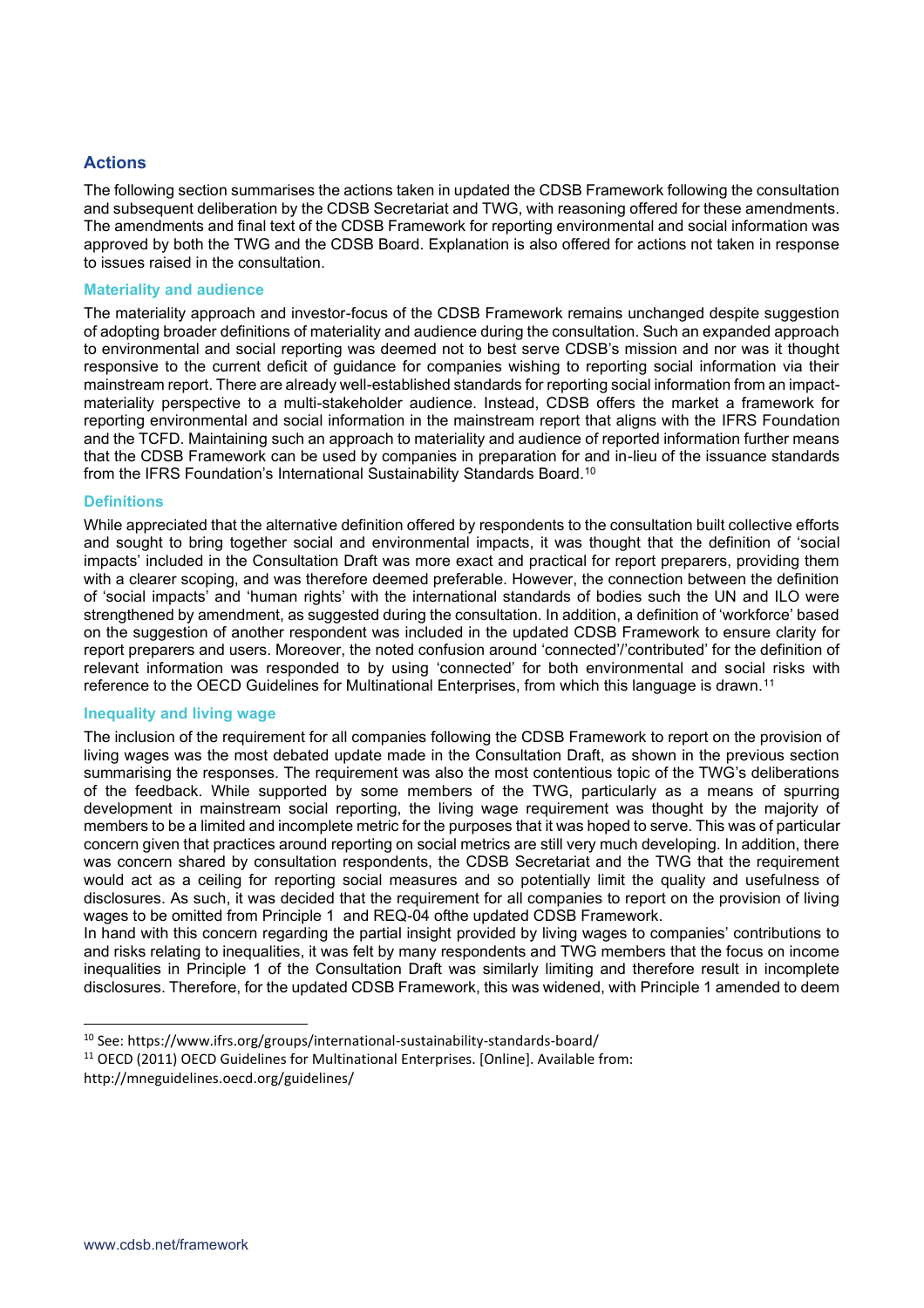risks relating to social inequalities, not just income inequality, material for all companies using the framework. This was adopted to better ensure reporting on the range of inequalities that pose risks to companies and to which they contribute.

With this amendment to Principle 1 and to replace the living wage requirement, revisions were made to require all companies to instead report quantitative and qualitative information that reflects their contribution to social inequalities in response to REQ-04. A number of examples of such measures, including the provision of living wages as well as pay gaps and ratios, are provided Principle 1 and REQ-04 of the updated CDSB Framework. This amendment is responsive to the facts that reporting practices for social metrics are still developing and that corporates connect with inequalities around the world in a multifaceted nature. In addition, additional guidance was provided in REQ-04 on disaggregation of reporting to make further reference to different aspects of corporate impact on inequality.

#### **SDGs**

While it was not deemed appropriate to amend CDSB's materiality approach to incorporate the SDGs or significantly structure the reporting requirements of the framework around the goals, it was thought beneficial to draw greater connection between companies' reporting on environmental and social and international agreements or ambitions, such as the SDGs. In particular, additional guidance has been provided for REQ-02 and REQ-04 of the CDSB Framework to encourage organisations to report on how their environmental and social strategies and material sources of impact, respectively, contribute towards such international ambitions as the SDGs or the Paris Agreement.

#### **Complexity**

To ensure that there is no confusion between the requirements of the CDSB Framework and the accompanying guidance, additional subheadings have been included in the updated version of the framework for each of the twelve reporting requirements to differentiate guidance text. In addition, REQ-03, noted as particularly complex, has been amended to include a table of risk and opportunity examples, which simplifies the text and makes for greater coherence to the guidance.